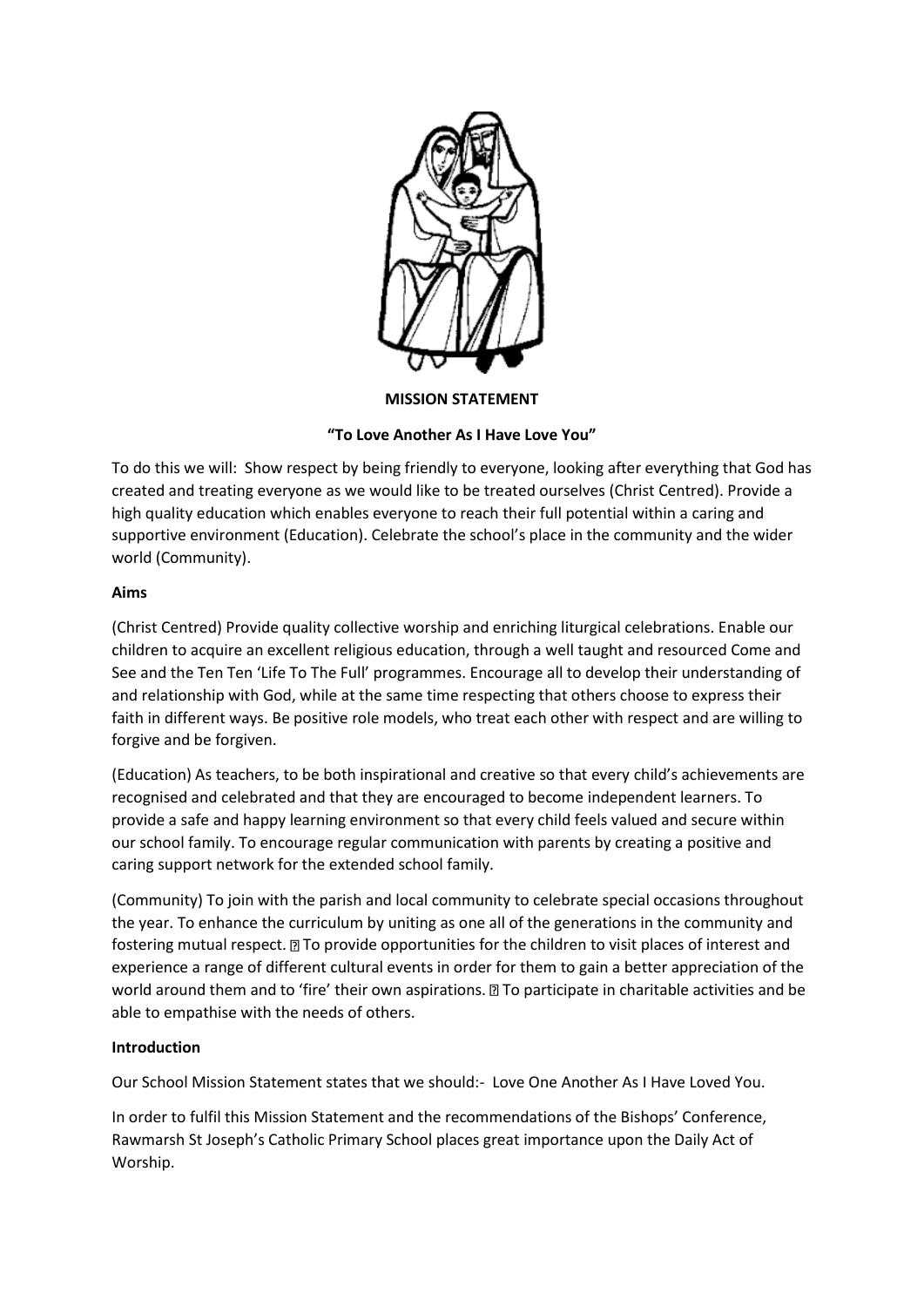The aim of this policy is to clearly communicate to staff, parents and pupils the manner in which Collective Worship will be delivered in this school.

Collective Worship at Rawmarsh St Joseph's aims to:-

Create a caring, Catholic Community within which all feel welcome, valued and respected and in which the faith life of each individual will be nurtured and developed according to the values and teachings of the Christian Gospels. Provide experiences of a loving and worshipping community. Provide the opportunity for pupils and staff to come together to worship God. Give opportunities for pupils and staff to consider spiritual and moral issues. Give pupils and staff opportunities to explore their own beliefs. Encourage participation and response, whether through active involvement in the presentation of worship or through listening and joining in the worship offered. Promote a common ethos and shared value. Reinforce positive attitudes.

## **The Character of Collective Worship in a Catholic School**

Collective Worship in a Catholic School, while respecting diversity of belief and commitment, will be Catholic in character.

It will reflect the tradition of the Church and will have Christ at its heart.

Our policy at St Joseph's is to try to ensure that we are both pro-active and reactive.

Proactive is the sense of planning and anticipating what is appropriate for all pupils to know, understand and be able to reflect upon.

Reactive is the sense that we shall be able to react to people's life situations, and the joys and sorrows, the hopes and uncertainties which are experienced therein, with warmth, patience, understanding, love and hopefully a little wisdom.

### **The Legal Requirements**

1. A daily Act of Collective Worship must be provided for all pupils in school. 2. The Act must occur in school time, but not necessarily at the beginning of the school day. 3. The whole school need not be present at the time of Collective Worship. 4. All Acts of Collective Worship, whether 'broadly Christian' or not must take account of: The pupils' age and aptitudes. Their family background. 5. The Headteacher, in consultation with the Governing Body and including all staff are responsible for ensuring that Collective Worship is provided for all pupils every day.

The Personal and the Collective

Collective Worship contributes to the knowledge, awareness and understanding of each individual pupil.

It contributes to a sense of cohesion, stability and shared values in the school as a whole and in this way provides a secure framework in which pupils may develop their own spiritual and moral values and commitments.

It should include times of silence when pupils may pray privately according to their own faith and traditions or when they may reflect or meditate.

Features of Collective Worship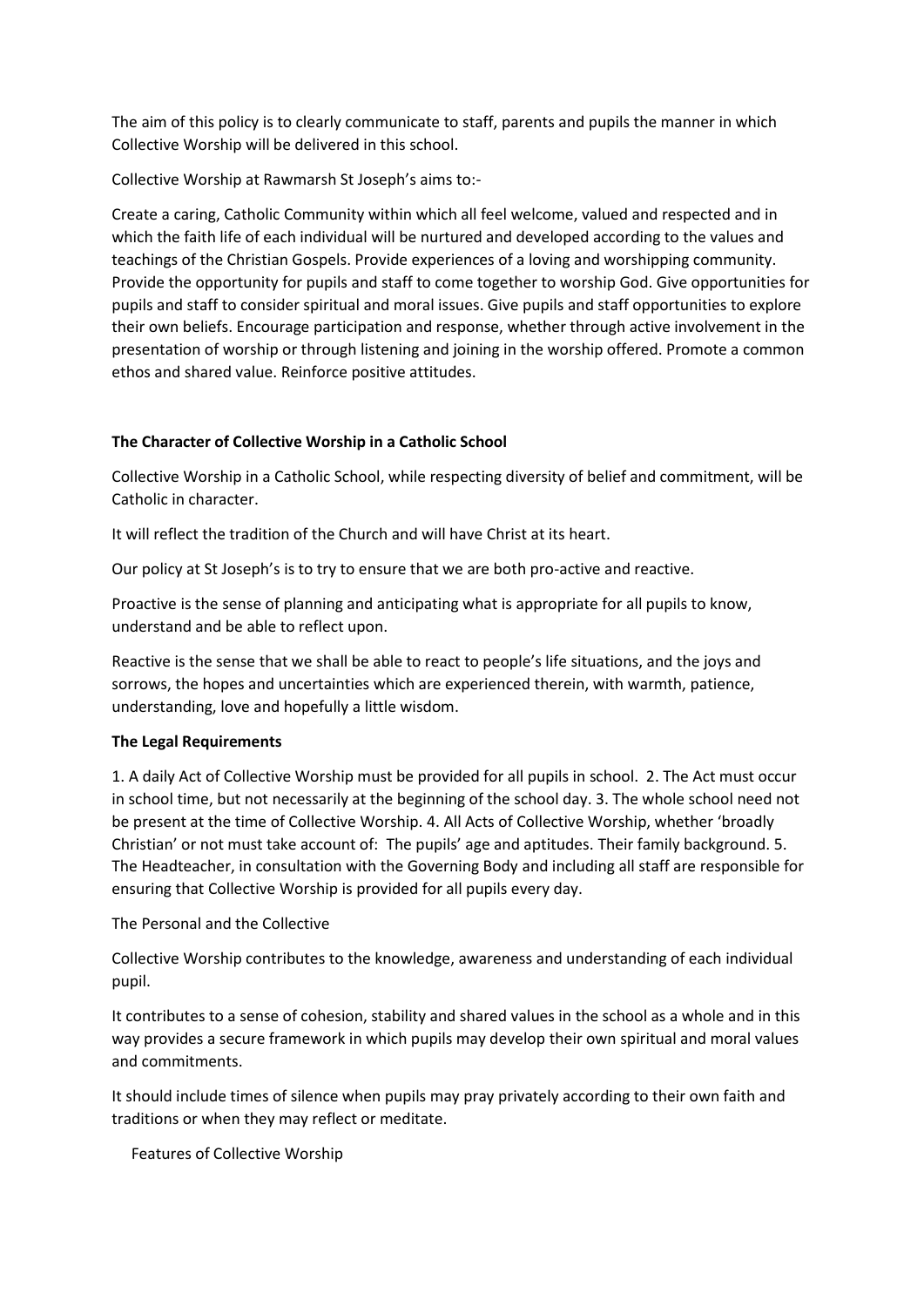It should seek to develop: A sense of reverence and devotion. A sense of awe, wonder and mystery. A sense of transience and constant change. A sense of pattern, sequence and change. A sense of identity, uniqueness and self-worth. An intuitive awareness that life involves choices, right and wrong, good and evil etc.

## **The Programme of Collective Worship at St Joseph's**

At St Joseph's, Collective Worship takes place in the following activities:-

Through 'Come and See.' Ten Ten programme. Daily class worship and prayers. School and Key Stage and class assemblies. School Masses and Celebration of the Sacraments.

The timing and organisation of daily Collective Worship is flexible. It need not be held at the start of the school day. There may be a single Act of Worship for all pupils or separate acts for pupils in different classes or year groups. Collective Worship may take place in the classroom, the hall, the church or the outdoors; in fact it may take place wherever a group are gathered and have the urge to praise God.

Once a week the Act of Collective Worship takes place as part of a whole school assembly. The other days it takes place in Key Stage or class groups.

Each week at St Joseph's, the whole school comes together to emphasise the unity of our community. It takes the format of formal prayers followed by an Act of Collective Worship. The focus is usually based on sharing the previous Sunday's Gospel. Appropriate resources are displayed on a focus table.

## **The Character of Collective Worship & Some Practical Guidelines:**

Collective Worship must be appropriate to the pupils. Provided that, taken as a whole, an Act of Worship which is broadly Christian reflects the tradition of Christian belief, it need not contain only Christian material.

It must, however, contain some elements which relate specifically to the traditions of Christian belief and which accord a special status to Jesus Christ.

Age-related groupings allow the content of Collective Worship to be targeted more closely to the pupils' needs.

The broad and rich diversity of Worship Practice might include:-

Introductory music to create the mood and focus attention The singing of hymns and songs The reading of a short passage of scripture. Appreciation of a painting / work of art Appreciation of a piece of music. Having a talk / story. Taking part in a closing prayer. A Mission or follow up action for the children to be able to live out the Gospel message. The opportunity for children to share their own thoughts and prayers. The use of artefacts. The use of ICT and multimedia (film, power-points etc.) Drama and role-play. The questioning of pupils and the opportunities for quiet reflection. There should be a sense of peace, thankfulness and stillness in the midst of a busy experience.